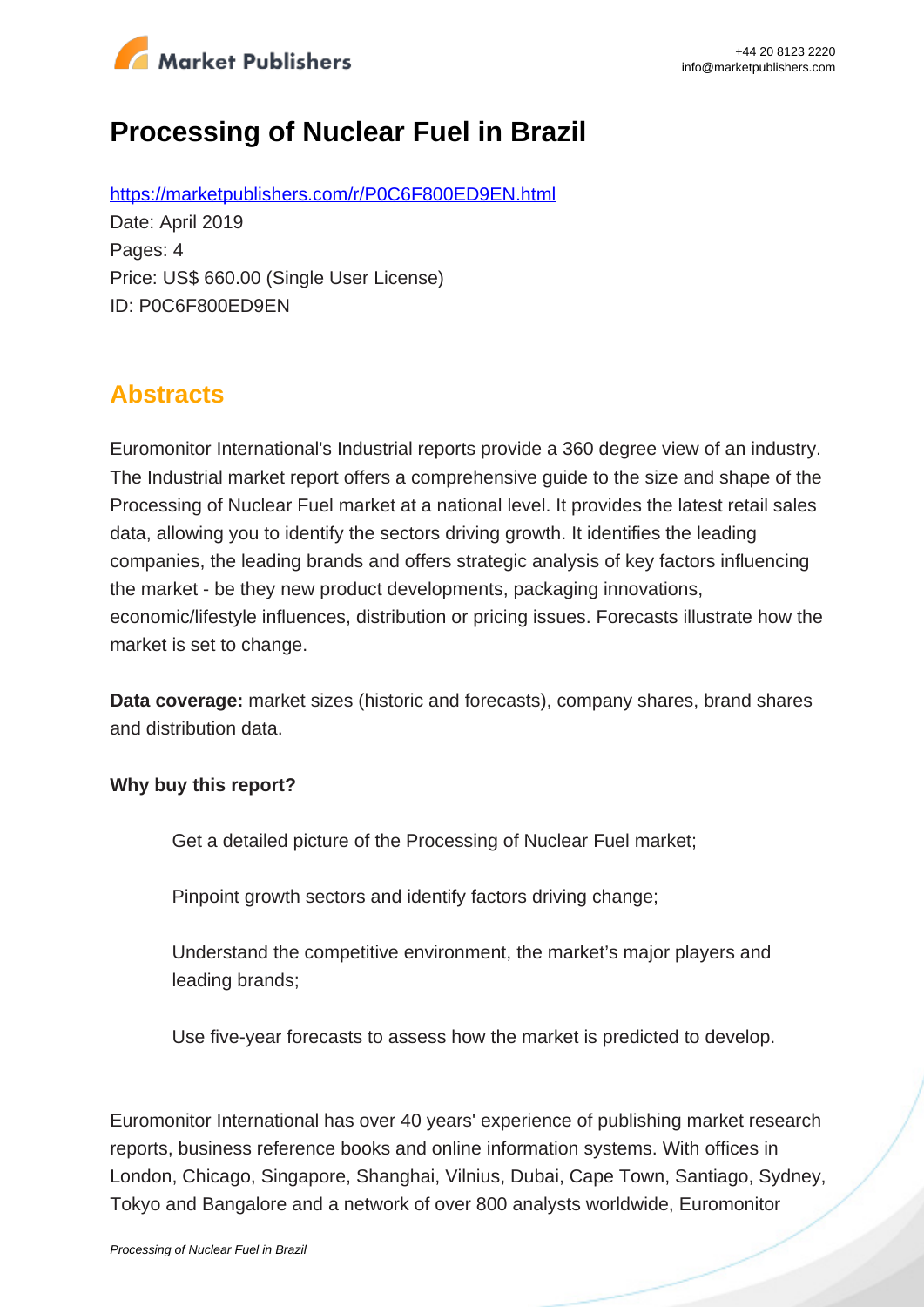

International has a unique capability to develop reliable information resources to help drive informed strategic planning.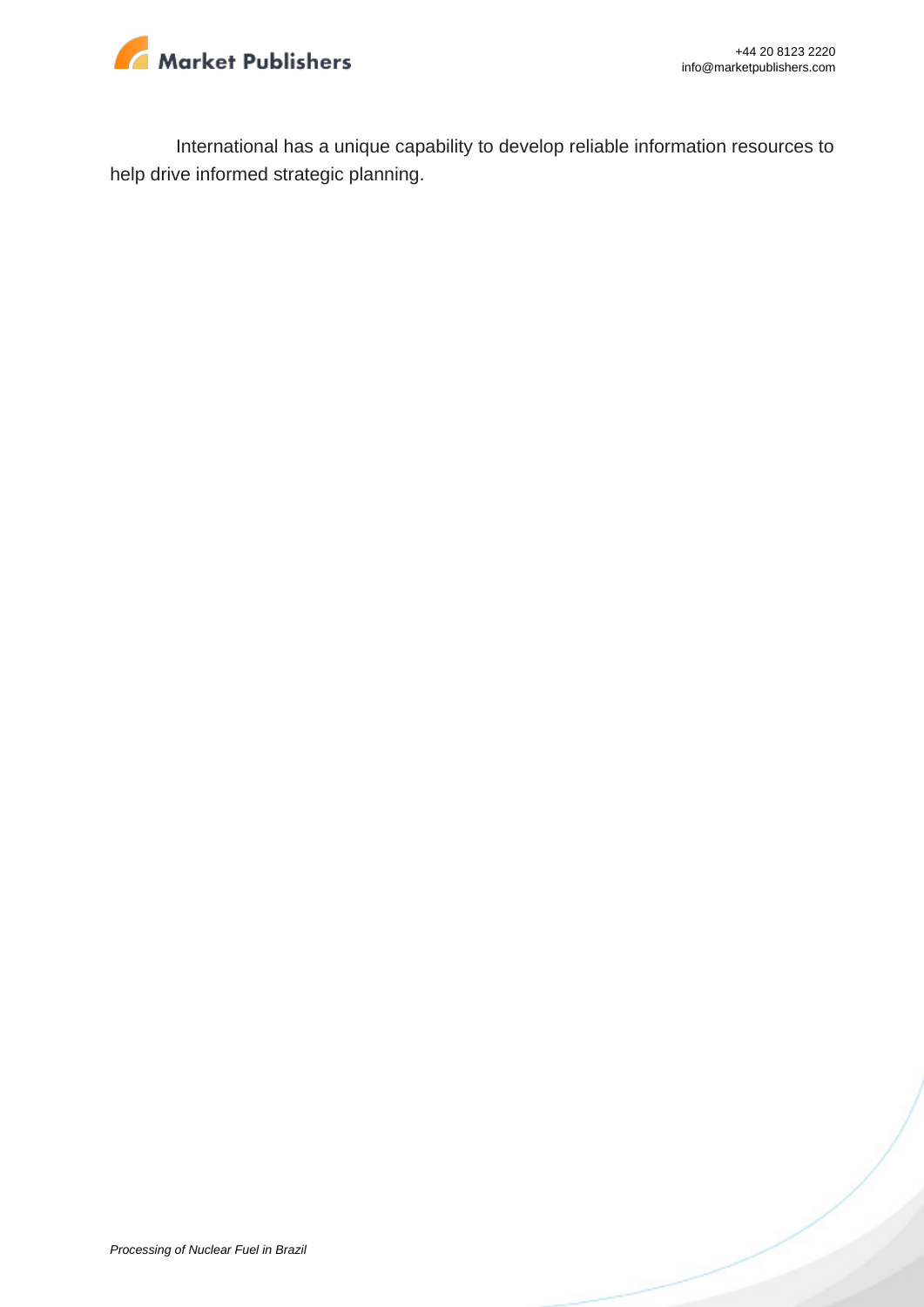

### **Contents**

Industry Overview Chart 1 Turnover Chart 2 Profit and Profit Margin Cost Structure Chart 3 Cost Structure , LCU million Market Structure Chart 4 Market Structure , LCU million Chart 5 Market Structure by Buyer , LCU million **Trade**  Chart 6 Exports Chart 7 Imports Firmographics Chart 8 Top Companies' Shares , % of Turnover